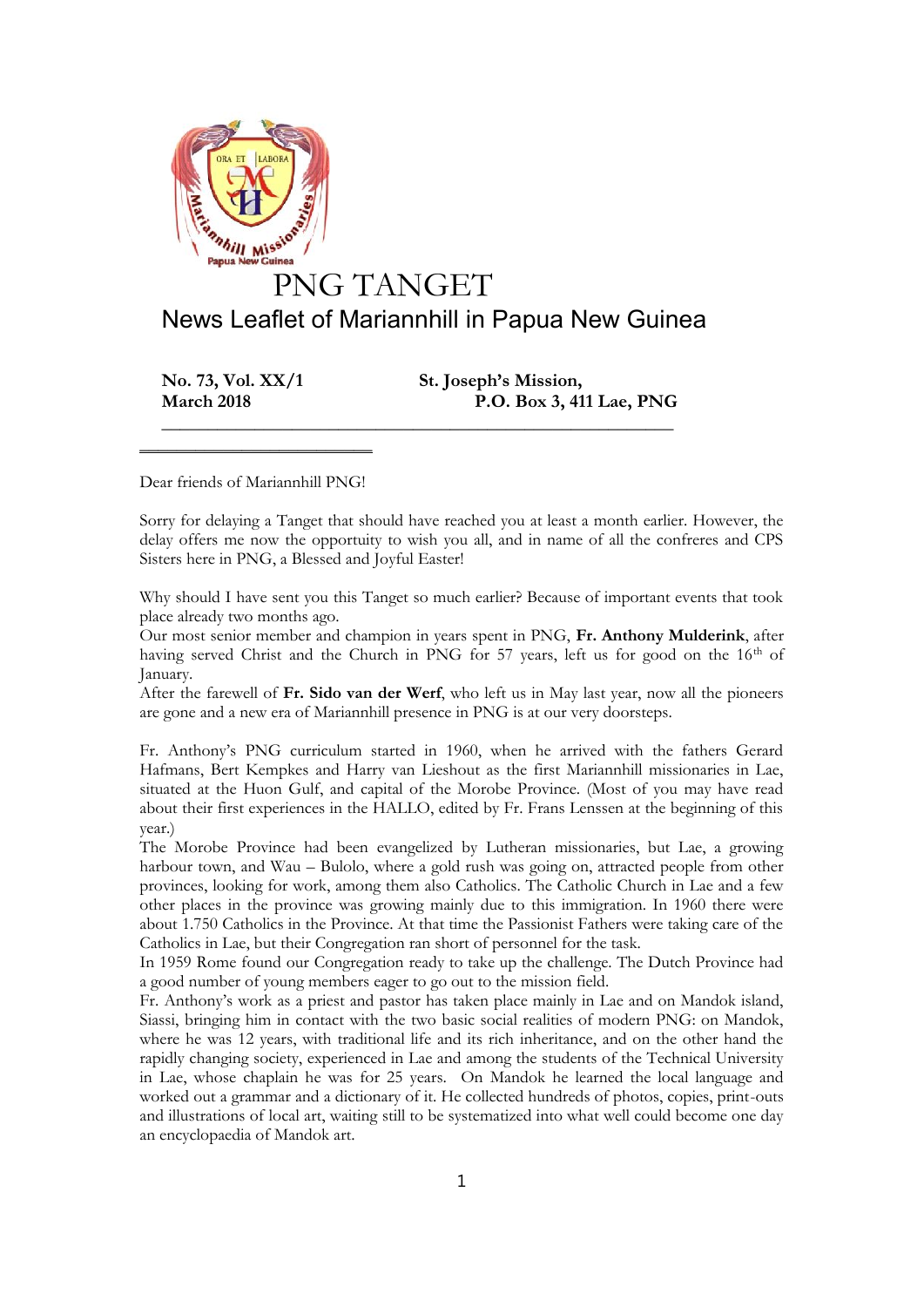

A Mandok warrior guarding the accumulated referenes to local culture

Fr. Anthony has been living in Lae mainly at St. Joseph's Station, 8 Mile, the first station started by our confreres. He remained available for pastoral work up to his departure. Known for his patient and mild character, he was very much loved and appreciated.

The last two weeks of his stay here were marked by a continuous flow of people coming to St. Joseph to say goodbye. Several farewell celebrations took place, especially at Unitech and at St. Joseph's Station.



Fr. Anthony with one of our neighbours with her granddaughter

We, Mariannhill and CPS, had a goodbye celebration in the evening of Friday, the 5<sup>th</sup> of January. First we celebrated the Eucharist, in which Fr. Anthony presided. Fr. Alfonso and Bishop Chris enveloped the celebration with words of welcome and of thanks. Afterwards we had our traditional kaikai in the "haus win".

I had made a song for him as a farewell present. I am so free to reprodue the text here:

Anthony is like the forest, Anthony is like the sea. He is part of our environment, Which surrounds us, you and me.

Anthony is like a palm tree Moving gently in the breeze, Greeting, smiling, waiving gently To all those he hears and sees.

Anthony is like a sea-gull; Siassi might have taught him so, always searching the horizon to discover and to know.

Anthony is a man of listening, A man of knowing many stories,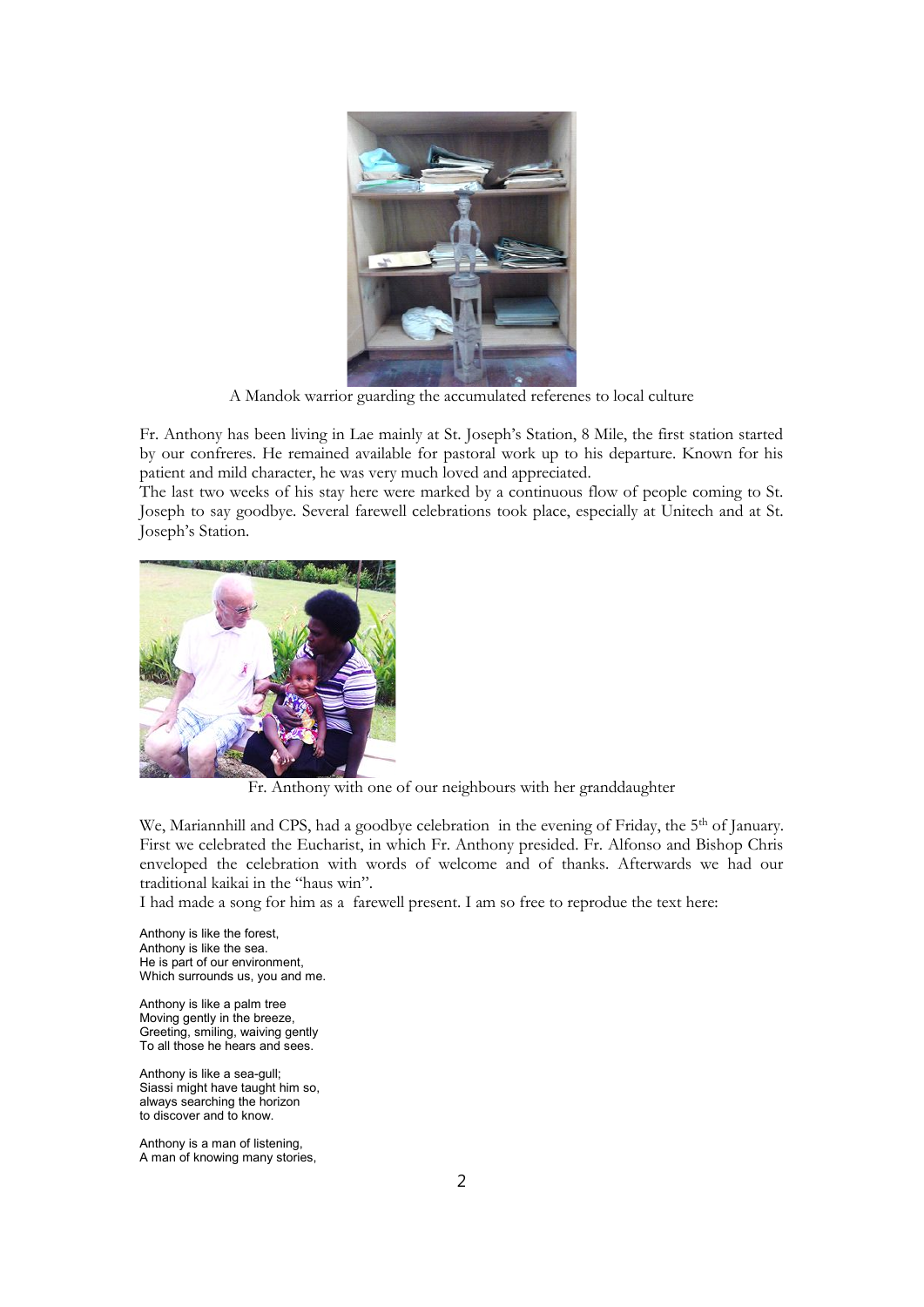Listening to him in turn Brings you peace, removes your worries.

Fifty-seven years of serving, Sometimes sure and sometimes guessing, But all time for Church and people, being a gentle, constant blessing.

Life, however, is a process. Years are coming and are going. We are pilgrims here on earth, Moving where the wind is blowing.

And the wind blowing through his body, Sensing frailty everywhere, Sends our Anthony to his homeland To receive the needed care.

While the body needs returning, The heart protests and asks in wonder If heart and body, when flying off, Will not be torn in pain asunder.

But even then, between heaven and earth, flying through the cloudless sky, peace will still remain his treasure softening the question: why?

Thank you, Anthony, for your friendship, For your kindness and your peace, We will miss you and your wisdom, Now you are going overseas.

Being away you'll still be with us, Teaching patience, care and love, How to grow in age and wisdom, Asking God's gifts from above.

May the good Lord bless your future! Safe arrival and a good start! While you are living far away, You'll be always in our hearts.

News of a different character, but also already two months old, refers to another member of our CMM commuity here, **Bishop Christian Blouin.** After a night with pain in the heart region, **Bishop Chris** was brought, in the early morning of Sunday, the 7th of January, while the Church in PNG woke up to celebrate the Epiphany of the Lord, to the Angau Memorial Hospital of Lae. A check-up was done in the ICU of the hospital and Bishop Chris was three days on the monitor, while our confreres and the CPS Sisters kept turns in being with him day and night. When he had gained some strength, Bishop Chis flew, for a more detailed observation and accompanied by Sister Henriquetta Muchate, CPS, to Port Moresby where he was for another week in the General Hospital. The diagnosis could not, however, be followed up by the necessary opera-tion and Bishop Chris was flown to Manila where, in a specialized Heart Centre, he underwent a heart opera-tion: three by-passes and repair of a heart valve, quite a bit more than anyone might have expected. Sister Henriqueta hs been all the time his guardian angel, for which we are her and the CPS very grateful. Thanks to God, Bishop Chris is recovering well, but still in Manila for the necessary controls. We are also very grateful to the Missionaries of Jesus, who are working in Lae Diocese and have a house in Manila near the Heart Centre, for their mediation in the whole process. We hope that Bishop Chris will soon be able to travel and come to Lae to be again among us.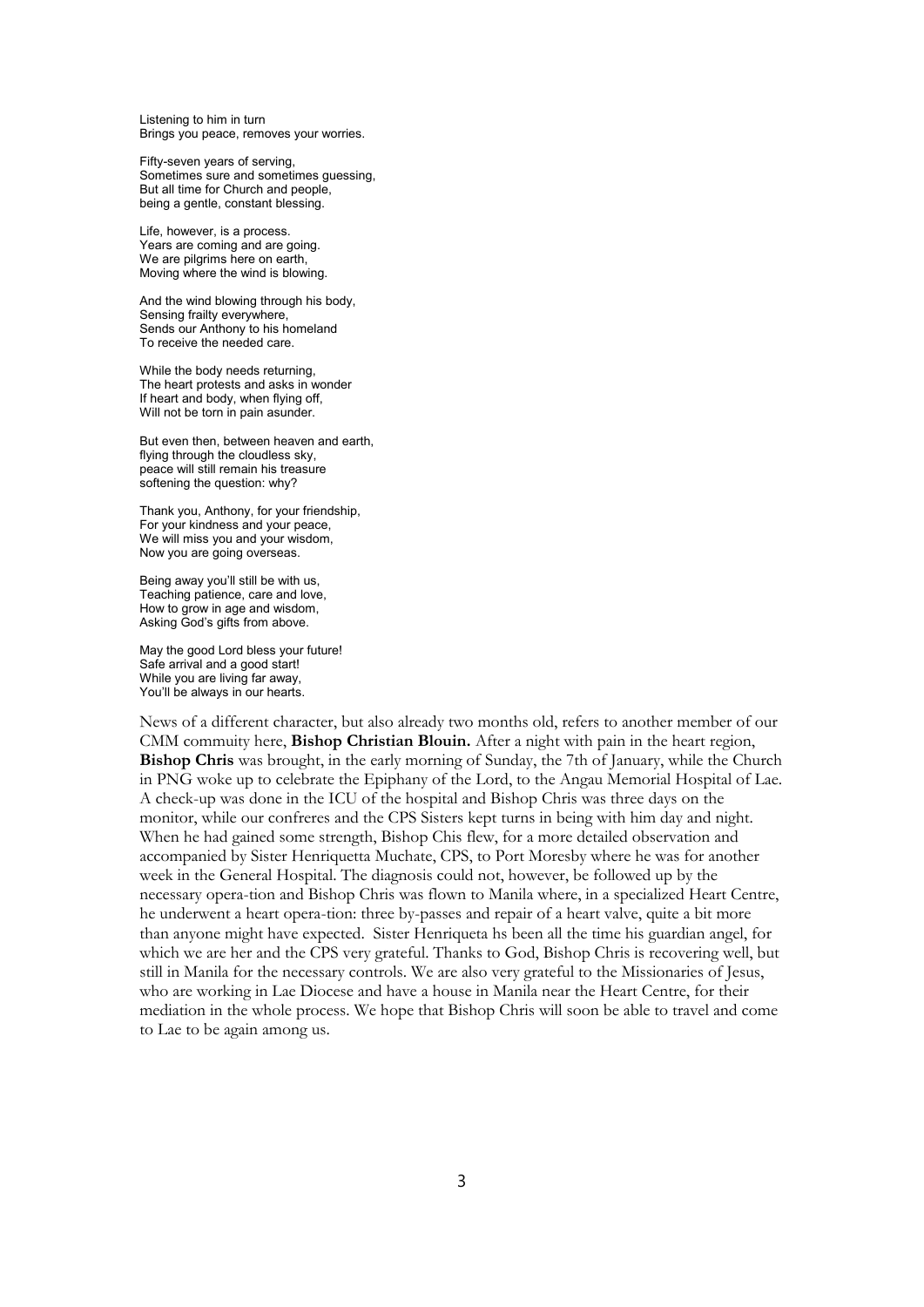

Bishop Chris with the Provincial of the Missionaries of Jesus in Manila

Our Mariannhill community in PNG has become over the years from extremely "wantok", being - at the beginning - all members from the Netherlands, to extremely pluri-cultural, at the moment nine members from seven different countries. Our challenges are quite different from those at the beginning. These challenges were presented to our Fr. General, **Fr. Thulani Mbuyisa**, and **Br. Hansel Jaison**, General Councillor, when they came to us on Canonical Visitation from the 17<sup>th</sup> of February till the 9<sup>th</sup> of March.

The challenges we face as a commu-nity may require from us quite some effort and imagination, as those expressed in the title of Fr. Adalbert Balling's book on Fr. Bernard Huss: "Binde "Moor your wagon to a star!" Will we be able to do something like that? After we receive the Visitation report, we'll see to it. Maybe even under a new Bishop, whose appointment we are still waiting for.



Detail of our Visitation meeting on the 2<sup>nd</sup> of March.

More news about the daily work of our confreres in the next edition of the Tanget.

The CPS Sisters are waiting for more reinforcement, while **Sister Salome**, already here, is waiting patiently, engaged as far as possible, her registration as clinical officer. At the Centre of Mercy they are sharing with the rest of the country a regular shortage of medicines.

You may all have heard of the severe earthquake (7.5 on the Richter scale) that hit part of PNG on the  $26<sup>th</sup>$  of February between 3 and 4 o'clock in the morning. Together with many aftershocks and the resulting landslides it caused much distruction and many deaths. The country is in mourning. Around 150 people died, many of them just buried alive. Whole villages can't go back to the place where once they had their home, houses and gardens being buried under land- and mudslides. It was the heaviest earthquake in PNG since 1922. It hit mainly the highlands, Enga,